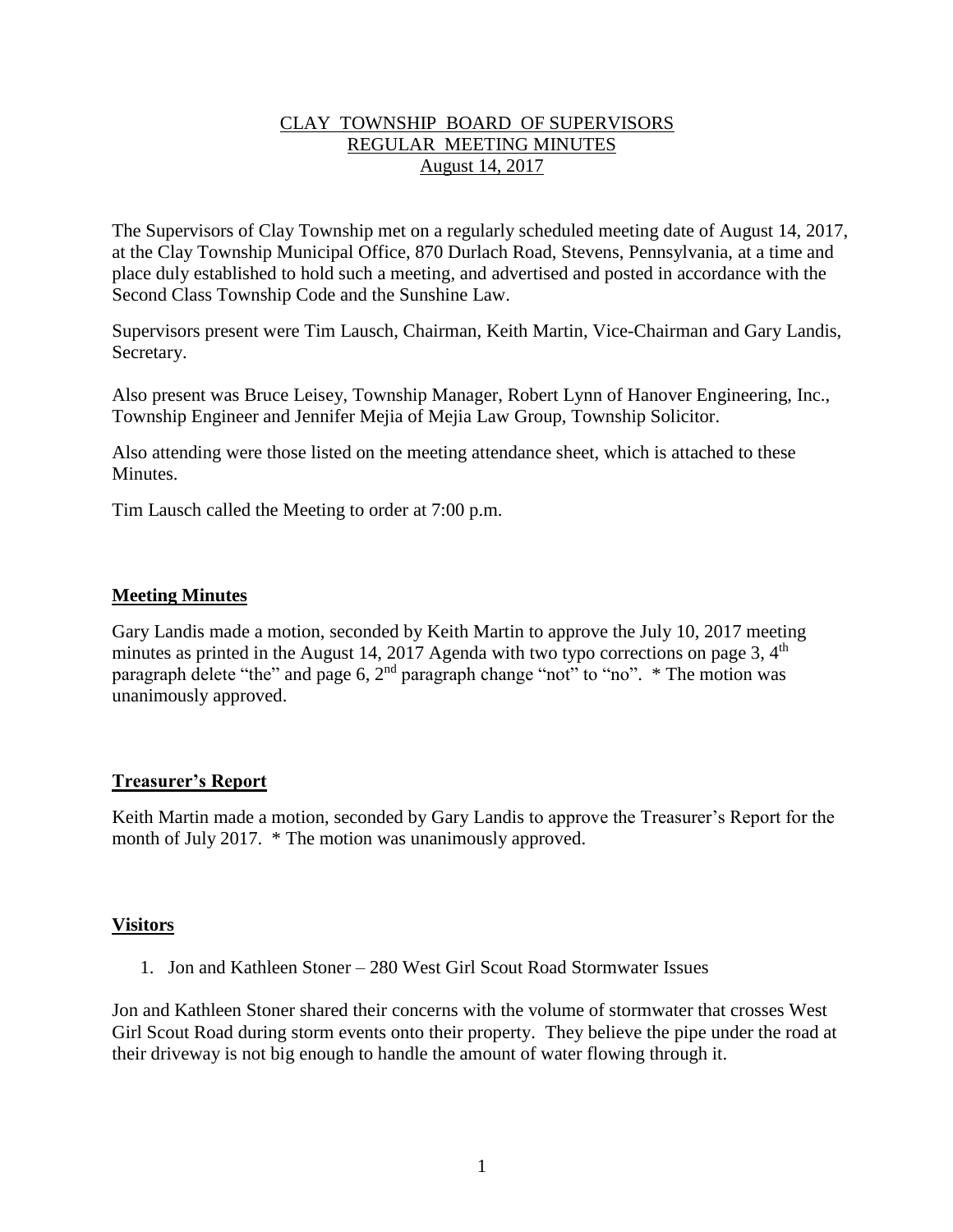Dan Stahl, 265 West Girl Scout Road, has lived at this location for 34 years and states that stormwater volume is increasingly getting worse. There are more roof lines on the mountain along Furnace Hill Road causing water to flow through the former Eberly property and the woods buffer was removed on Keith Martin's property. The gutter along West Girl Scout Road is not big enough to handle the volume of water.

Sharon Getz, 1380 Furnace Hill Road, has the same issue with more volume of water in the last 11 years. In 1984 there was no erosion on her property and now she has massive erosion. The gutter along Furnace Hill Road is not large enough to handle the volume of water.

Dan Stahl said the water is traveling along Keith Martin's property via Camp Road and then onto his property. Even smaller rain events are causing more water.

Kathleen Stoner said the water was up to their garage doors in the last rain storm.

Donna Thomas, 280 Stony Lane, stated their property cannot take the water coming from Camp Road. The water flows on both sides of their house without the water from Camp Road.

Kathleen Stoner said their driveway was damaged and must be repaired but they are waiting to fix the driveway until the stormwater issues are corrected.

Lorrie Dunn, 272 Stony Lane, said the water flows over the pipe across from her barn and over tops on Stony Lane and goes into their barn. She said the water does not get to the pipe because the gutter is not deep enough across the street.

John Merkey, 1250 Forest Hill Road, said the pipe under Forest Hill Road should be replaced with larger pipes. He also asked when Forest Hill Road is going to be rebuilt.

Tim Lausch stated that the Board of Supervisors understands there is a problem and will have the Road Master, Township Manager and Township Engineer review issues and recommend solutions.

## 2. PA State Representative Mindy Fee

Representative Fee informed the Board of Supervisors of recent happenings in Harrisburg.

There was discussion on the state budget and real estate tax reform.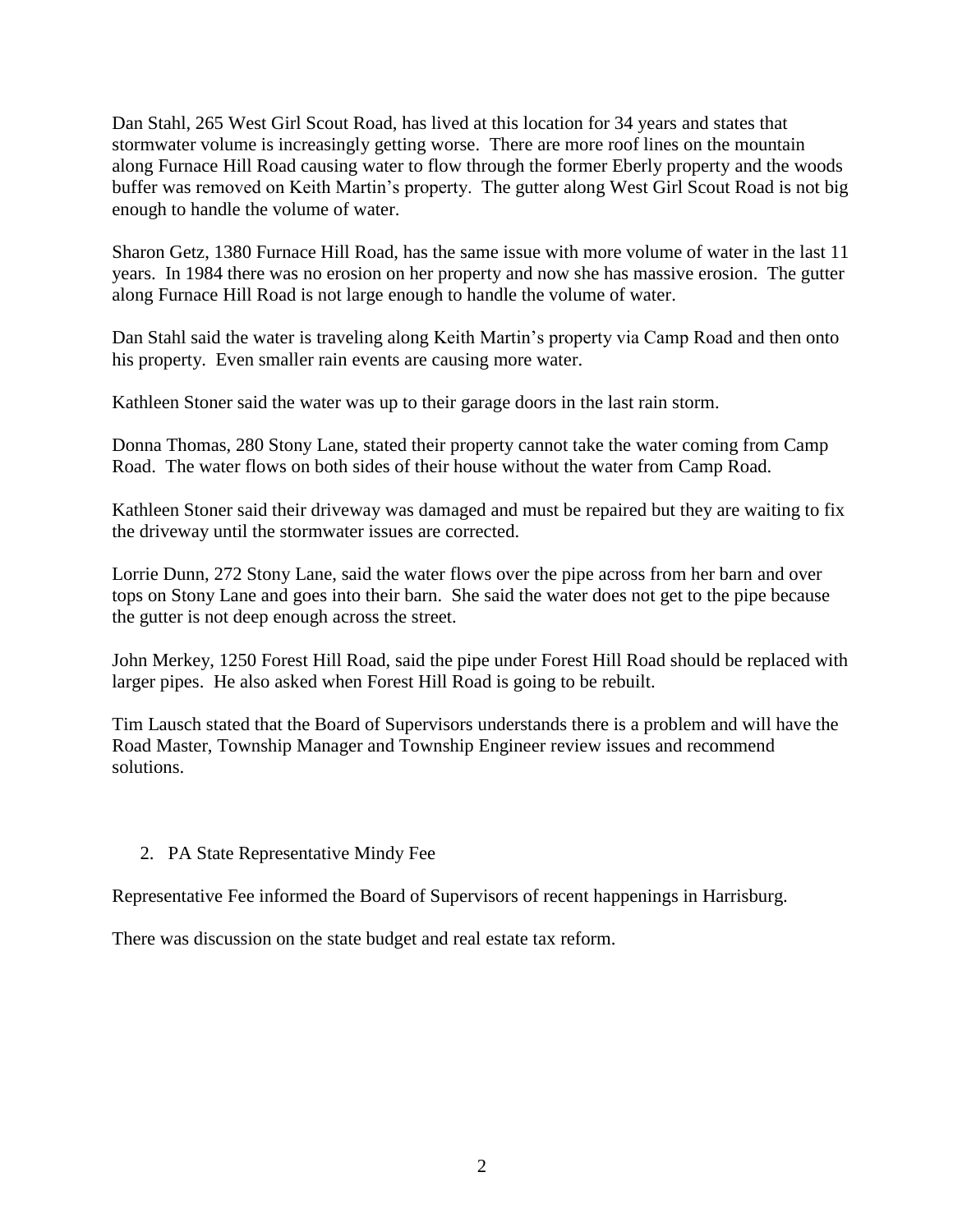3. Luke Weaver, 2320 West Main Street

Mr. Weaver distributed a document to the Board of Supervisors detailing the history of his struggle to replace his septic system by connecting to public sewer. He read the document to the Board of Supervisors and audience.

Mr. Weaver asked four questions of the Board of Supervisors:

- Is the Board of Supervisors committed to the project (Tim Lausch stated yes they are)
- Is the project in the budget (Bruce Leisey stated yes)
- What is the estimated completion date of the project
- What other solutions can the Board of Supervisors offer to home owners if a septic system failure occurs

No decisions were made at this time.

The Board of Supervisors understands Mr. Weaver's concerns and they indicated due to the prolonged delay in working through the process of supplying public sewer to Mr. Weaver's lot, they would suggest he investigates boring under West Main Street to connect to the sewer lateral on the North side of West Main Street.

The Board of Supervisors will update Mr. Weaver on the process of constructing a sewer main on the South side of West Main Street.

The Solicitor noted that the Clay Township Board of Supervisors must work through the Service Agreement with Ephrata Borough. Due to recent administrative changes by the Borough, the Township cannot be certain of the timing of the proposed expansion.

## **Engineer's Report**

1. Ephrata Community Church – Sewage Module Exemption

Bob Lynn reviewed the sewage planning module exemption with the Board of Supervisors.

Keith Martin made a motion, seconded by Gary Landis to approve the sewage module exemption. \* The motion was unanimously approved.

### **Old Business**

1. Charity Gardens HOA – request to plant trees on park property

This item was tabled at this time. The Township staff is waiting on further information from the Charity Gardens HOA.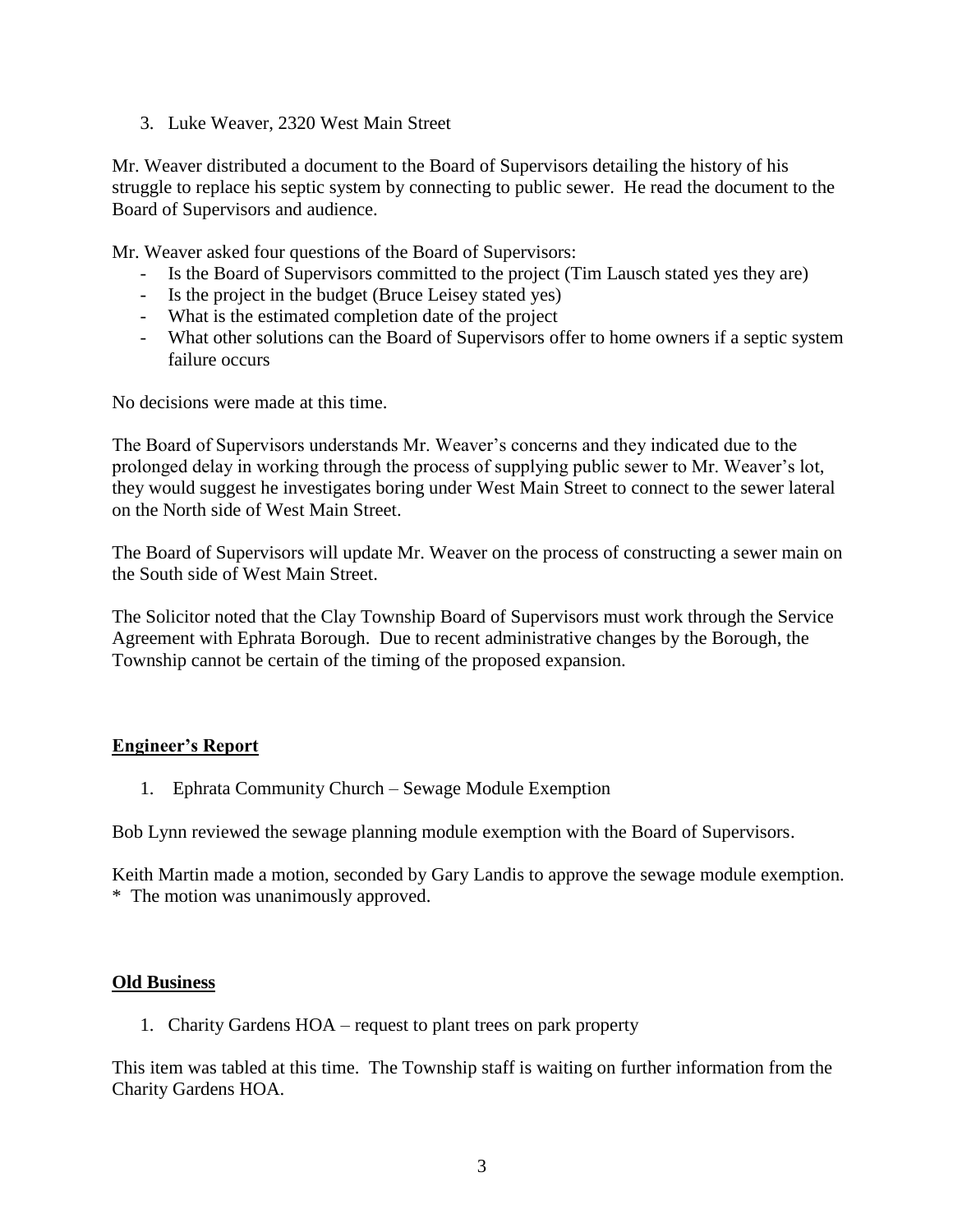2. Route 322 Sewer Main Service Agreement

This item was tabled at this time. The Township staff is waiting on further information from Ephrata Borough.

### **New Business**

1. Request for Payment for the Snyder Park Pavilion Project

Bob Lynn reviewed the payment requests with the Board of Supervisors.

Gary Landis made a motion, seconded by Keith Martin to approve payment #7 on Contract #1 in the amount of \$53,177.07 to Amric Construction with Change Order for additional seeding in the amount of \$572.70. \* The motion was unanimously approved.

Gary Landis made a motion, seconded by Keith Martin to approve payment #5 on Contract #3 in the amount of \$3,885.00 to AKC Mechanical. \* The motion was unanimously approved.

2. 420 West Church Road – Tax Exoneration Request

Keith Martin made a motion, seconded by Gary Landis to approve the tax refund request for Dennis & Lois Steffy in the amount of \$90.61 due to a building on the property that was removed before the new tax bills were prepared and mailed but was not taken off the tax roll. \* The motion was unanimously approved.

3. 815 Summit Circle – Request Relief to Install 6' High Fence

Leonard Nolt, owner, explained to the Board of Supervisors that during the February 2017 high wind storm an evergreen screening on his property was destroyed. He is requesting relief to replace the evergreen screening with a 48' long by 6' high semi-private fence which will be 5 1/2' off the property line. Mr. Nolt provided signed support letters from his neighbor.

Keith Martin made a motion, seconded by Gary Landis to approve relief from the Clay Township Code of Ordinances Chapter 10, Section 104.b to allow a fence higher than 5' in any side or rear yard. \* The motion was unanimously approved.

4. Renew Penn Dot Winter Municipal Snow Removal Contract

After review, Gary Landis made a motion, seconded by Keith Martin to approve the 2017-2018 Winter Season Penn Dot Agreement #3900037115 in the amount of \$16,943.78. \* The motion was unanimously approved.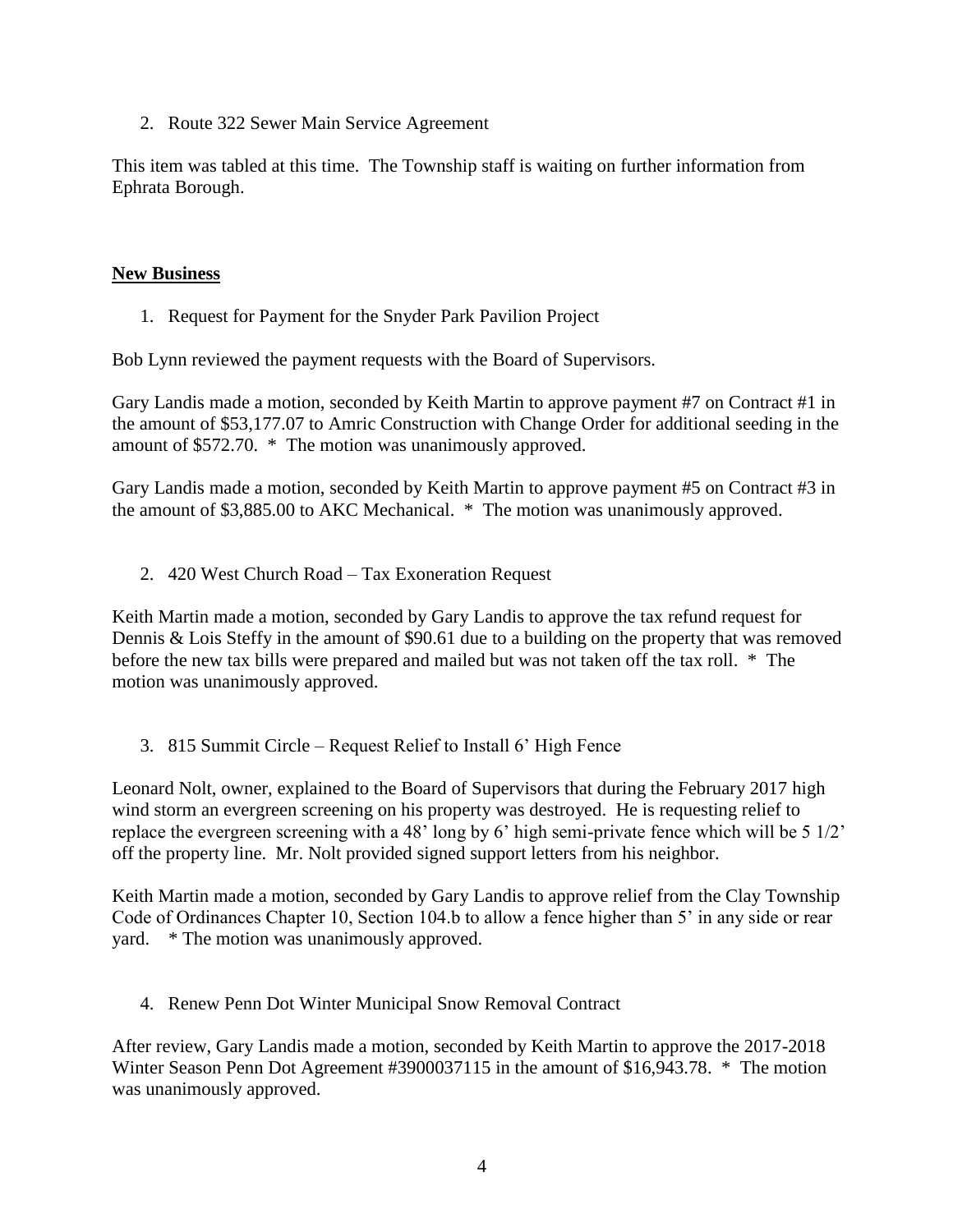5. Lancaster Bicycle Club Ride Approval

After discussion, Keith Martin made a motion, seconded by Gary Landis to approve use of Township Roads for the Covered Bridge Classic bike ride on August 20, 2017 contingent on submittal of Certificate of Insurance identifying Clay Township. \* The motion was unanimously approved.

6. 138 Bloomfield Drive – Landscape Change Request

The Board of Supervisors reviewed the request by Sharon Redcay, owner, to remove two dying evergreens from the landscape buffer easement at the rear of her property and replace with laurel bushes, butterfly bushes, knockout roses and black eyed susan.

The Board of Supervisors requested that the Clay Township Planning Commission review and make comments since the buffer was required in the Land Development Plan. The Township Manager will contact Sharon Redcay regarding decision.

7. Rock Road and Lime Rock Road Bridge Bids

Bob Lynn reviewed the road bridge bids with the Board of Supervisors.

The Rock Road bridge bid was table until the August 22, 2017 meeting. Bob Lynn will obtain cost to replace the total super structure of the Rock Road Bridge to review at the meeting.

Gary Landis made a motion, seconded by Keith Martin to reject the Lime Rock Road bridge bid. \* The motion was unanimously approved.

# **Engineering Report - Continued**

2. Wildflower Pond HOA

Jennifer Mejia informed the Board of Supervisors that Dr. Busko is attempting to contact the Two Cousin Plaza Developer to coordinate repairs of the stormwater basin in preparation of turning the basin over to the HOA.

There was discussion on the ongoing problem of high weeds on the commercial lots on Larkspur Lane.

3. HomeTowne Square Basin

Landmark is working on finalizing the Stormwater Easement Agreement and Repair documents and plans to forward the documents to Peaceable Animal Kingdom for their review and approval.